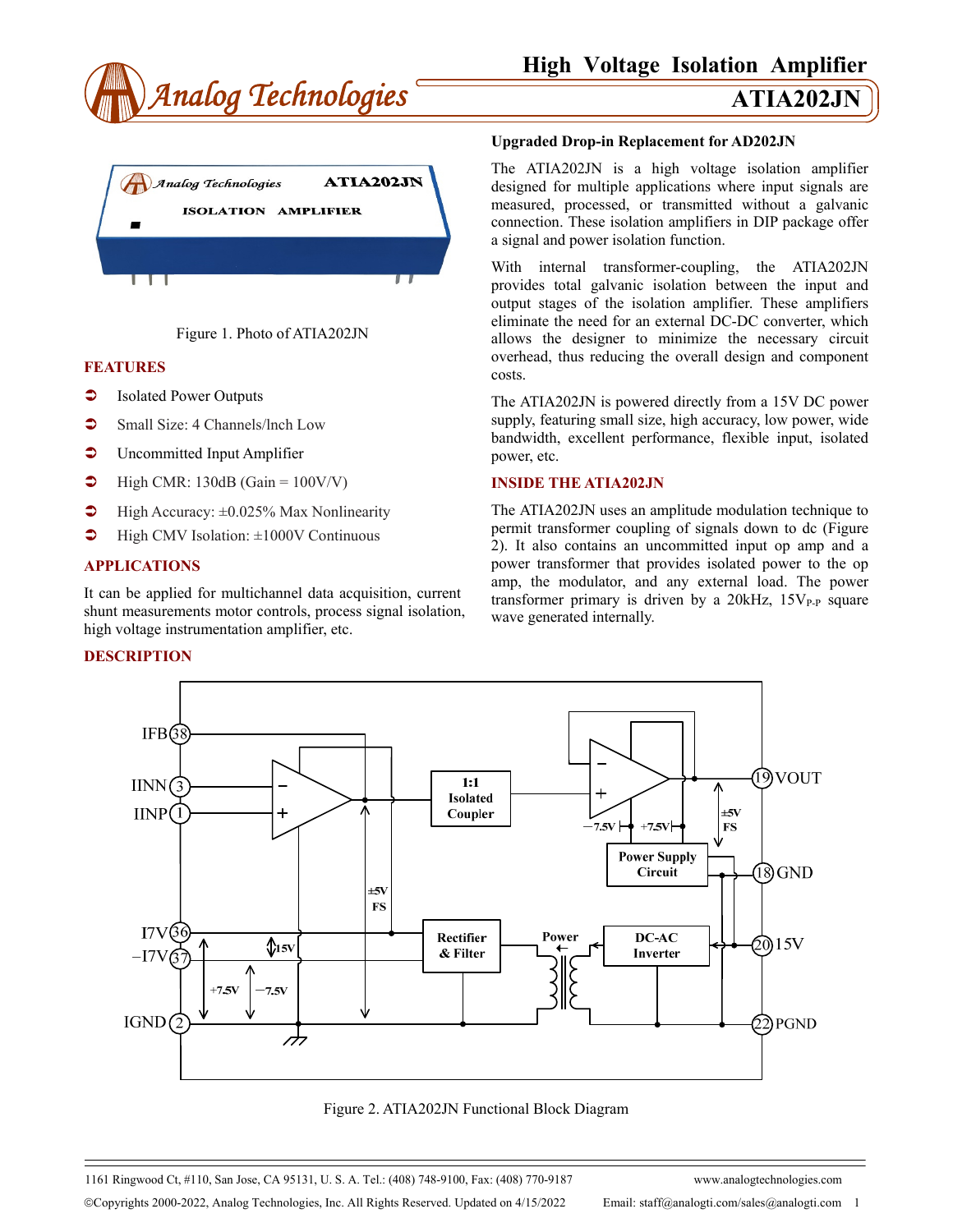

# **SPECIFICATIONS**

Table 1. Electrical characteristics. (Typical  $@$  25°C and  $V_s$  = 15V unless otherwise noted.)

| Model                                                                | <b>ATIA202JN</b>                                               |
|----------------------------------------------------------------------|----------------------------------------------------------------|
| GAIN                                                                 |                                                                |
| Range                                                                | 1V/V-100 V/V                                                   |
| Error                                                                | $\pm 0.5\%$ typ ( $\pm 4\%$ max)                               |
| vs. Temperature                                                      | $\pm 20$ ppm/°C typ ( $\pm 45$ ppm/°C max)                     |
| vs. Time                                                             | $\pm 50$ ppm/1000 Hours                                        |
| vs. Supply Voltage                                                   | $\pm 0.01\%$ /V                                                |
|                                                                      |                                                                |
| Nonlinearity ( $G = 1V/V$ )                                          | $\pm 0.025$ max                                                |
| Nonlinearity vs. Isolated Supply Load                                | $\pm 0.0015\%$ /mA                                             |
| <b>INPUT VOLTAGE RATINGS</b>                                         |                                                                |
| <b>Input Voltage Range</b>                                           | ±5V                                                            |
| Max Isolation Voltage (Input to Output)                              |                                                                |
| AC, 60Hz, Continuous                                                 | 1500Vms                                                        |
| Continuous (AC and DC)                                               | $\pm 2000V$ Peak                                               |
| CMRR (Common-Mode Rejection Ratio)*                                  | $-74dB$                                                        |
|                                                                      |                                                                |
| CMTC(Common-Mode Transfer Coefficient)*                              | $-0.2\times10^{3}$                                             |
| $RS \le 100\Omega$ (HI and LO Inputs) $G = 1 \text{V/V}$             | 105dB                                                          |
| $G = 100V/V$                                                         | 130dB                                                          |
| $RS \leq 1 k\Omega$ (Input HI, LO, or Both) $G = 1 V/V$              | 100dB min                                                      |
| $G = 100V/V$                                                         | 110dB min                                                      |
| Leakage Current Input to Output $@$ 240Vrms, 60 Hz                   | $2\mu A$ rms max                                               |
|                                                                      |                                                                |
| <b>INPUT IMPEDANCE</b>                                               |                                                                |
| Differential $(G = 1V/V)$                                            | $10^{12} \Omega$                                               |
| Common-Mode                                                          | $2G\Omega$ <sub>14.5pF</sub>                                   |
| <b>INPUT BIAS CURRENT</b>                                            |                                                                |
| Initial, $\omega$ 25°C                                               | $\pm 30pA$                                                     |
| vs. Temperature ( $0^{\circ}$ C to $70^{\circ}$ C)                   | $\pm 10nA$                                                     |
|                                                                      |                                                                |
| <b>INPUT DIFFERENCE CURRENT</b>                                      |                                                                |
| Initial, $\omega$ 25°C                                               | $\pm 5pA$                                                      |
| vs. Temperature ( $0^{\circ}$ C to $70^{\circ}$ C)                   | $\pm 2nA$                                                      |
| <b>INPUT NOISE</b>                                                   |                                                                |
| Voltage, 0.1Hz to 10Hz                                               | $1.8\mu V_{P-P}$                                               |
| $f > 100$ Hz                                                         | $10.8nV/\sqrt{Hz}$                                             |
|                                                                      |                                                                |
| FREQUENCY RESPONSE                                                   |                                                                |
| Bandwidth ( $V$ <sub>O</sub> ≤ 10 $V$ <sub>P-P</sub> , G = 1V–50V/V) | 100kHz                                                         |
| Settling Time, to $\pm 10$ mV (10V Step)                             | 1 <sub>ms</sub>                                                |
| OFFSET VOLTAGE (RTI)                                                 |                                                                |
|                                                                      |                                                                |
| Initial, @ 25°C Adjustable to Zero                                   | $(\pm 5 \pm 5/\text{G})$ mV max                                |
| vs. Temperature ( $0^{\circ}$ C to $70^{\circ}$ C)                   | $[\pm 10 \pm \frac{10}{\text{G}}] \mu\text{V}^{\circ}\text{C}$ |
|                                                                      |                                                                |
| <b>RATED OUTPUT</b>                                                  |                                                                |
| Voltage (Out HI to Out LO)                                           | $\pm 5V$                                                       |
| Voltage at Out HI or Out LO                                          | $\pm 6.5V$                                                     |
| <b>Output Resistance</b>                                             | $7k\Omega$                                                     |
| Output Ripple, 100kHz Bandwidth                                      | $10mV_{P,P}$                                                   |
| 5kHz Bandwidth                                                       | $0.5mV$ rms                                                    |
|                                                                      |                                                                |
| <b>ISOLATED POWER OUTPUT</b>                                         |                                                                |
| Voltage, No Load                                                     | $\pm 7.5 \mathrm{V}$                                           |
| Accuracy                                                             | ±10%                                                           |
| Current                                                              | 400µA Total                                                    |
| Regulation, No Load to Full Load                                     | 5%                                                             |
| Ripple                                                               | $100mV_{P-P}$                                                  |
|                                                                      |                                                                |
| <b>POWER SUPPLY</b>                                                  |                                                                |
| Voltage, Rated Performance                                           | 15V±5%                                                         |
| Voltage, Operating                                                   | $15V \pm 10\%$                                                 |
| Current, No Load ( $V_s = 15V$ )                                     | 5mA                                                            |
| <b>TEMPERATURE RANGE</b>                                             |                                                                |
| Rated Performance                                                    | $0^{\circ}$ C to $70^{\circ}$ C                                |
|                                                                      |                                                                |
| Operating                                                            | $-40^{\circ}$ C to $+85^{\circ}$ C                             |
| Storage                                                              | $-40^{\circ}$ C to $+85^{\circ}$ C                             |
| PACKAGE DIMENSIONS                                                   |                                                                |
| DIP Package (N)                                                      | 2.10"×0.700"×0.350"                                            |
|                                                                      |                                                                |

\*Test Schematic Figure 3 @ 100Hz Sine Wave  $\omega_{\text{vs}}(t) = 1000 \text{V}$ .

1161 Ringwood Ct, #110, San Jose, CA 95131, U. S. A. Tel.: (408) 748-9100, Fax: (408) 770-9187 www.analogtechnologies.com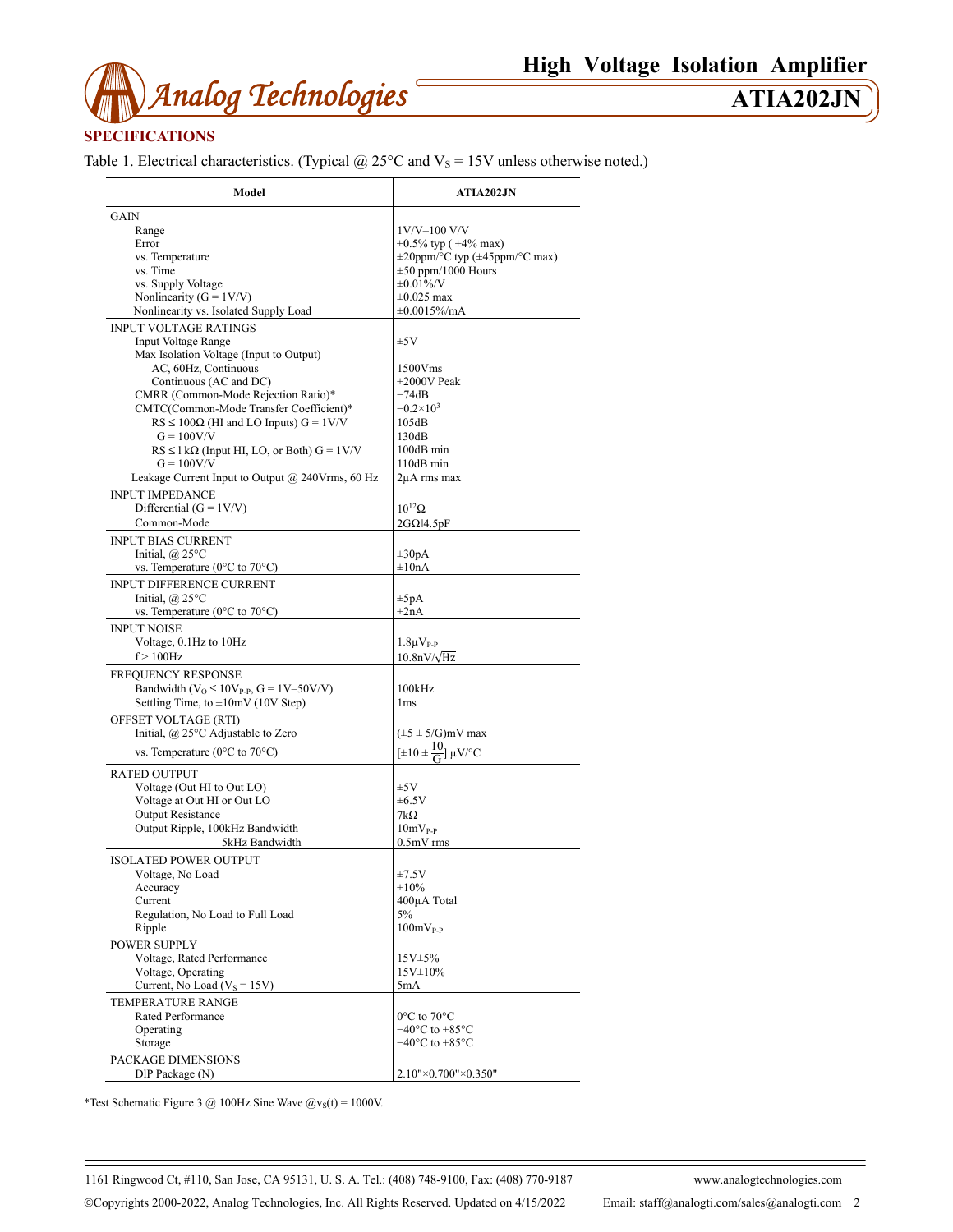





# **PIN DESIGNATIONS**

| <b>Block</b>                    | Pin#           | <b>Pin Name</b> | <b>Type</b>            | <b>Function Description</b>                                                                |
|---------------------------------|----------------|-----------------|------------------------|--------------------------------------------------------------------------------------------|
| <b>Isolated</b><br><b>Block</b> | 1              | <b>IINP</b>     | Isolated analog input  | Isolated positive (Non-inverting) input                                                    |
|                                 | $\overline{2}$ | <b>IGND</b>     | Isolated analog ground | Isolated ground                                                                            |
|                                 | 3              | <b>IINN</b>     | Isolated analog input  | Isolated negative (inverting) input                                                        |
|                                 | 36             | 17V             | Isolated power output  | Isolated positive power supply output, +7.5V, referenced to<br>pin 2 IGND                  |
|                                 | 37             | $-I7V$          | Isolated power output  | Isolated negative power supply output, approximately $-7.0V$ ,<br>referenced to pin 2 IGND |
|                                 | 38             | <b>IFB</b>      | Isolated analog output | Isolated op amp output as a feedback signal                                                |
| <b>Local Block</b>              | 18             | <b>GND</b>      | Analog ground          | Output voltage ground reference, internally connected to pin<br>22 PGND                    |
|                                 | 19             | <b>VOUT</b>     | Analog output          | Op amp output, equals to the voltage difference between IFB<br>and IGND                    |
|                                 | 20             | 15V             | Analog input           | Positive 15V power supply input                                                            |
|                                 | 22             | <b>PGND</b>     | Analog input           | Power supply return, internally connected to pin 18 LO                                     |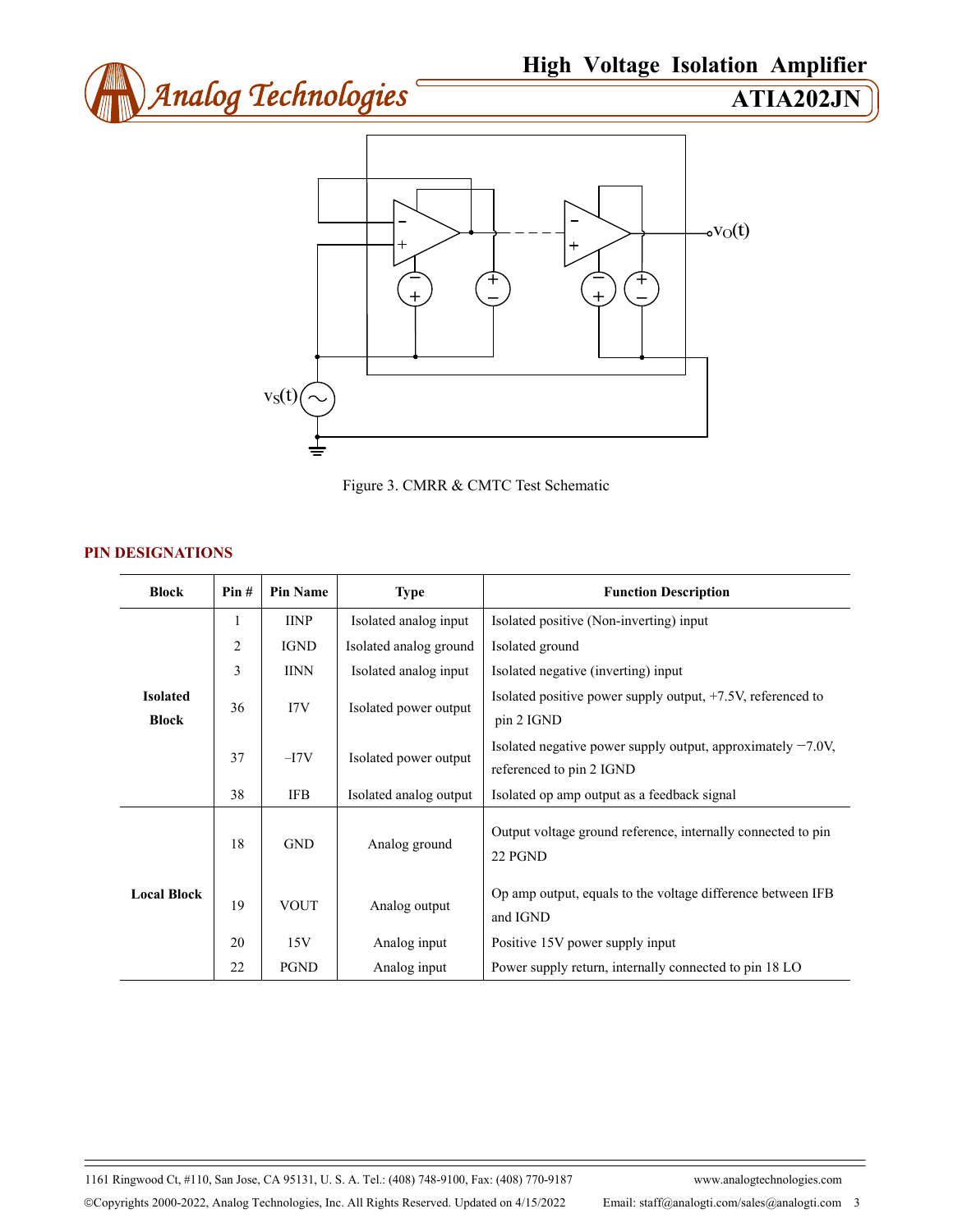

# **MECHANICAL DIMENSIONS**

The dimensions of ATIA202JN in DIP package are shown in Figure 3.



Figure 3. Dimensions of ATIA202JN DIP Package